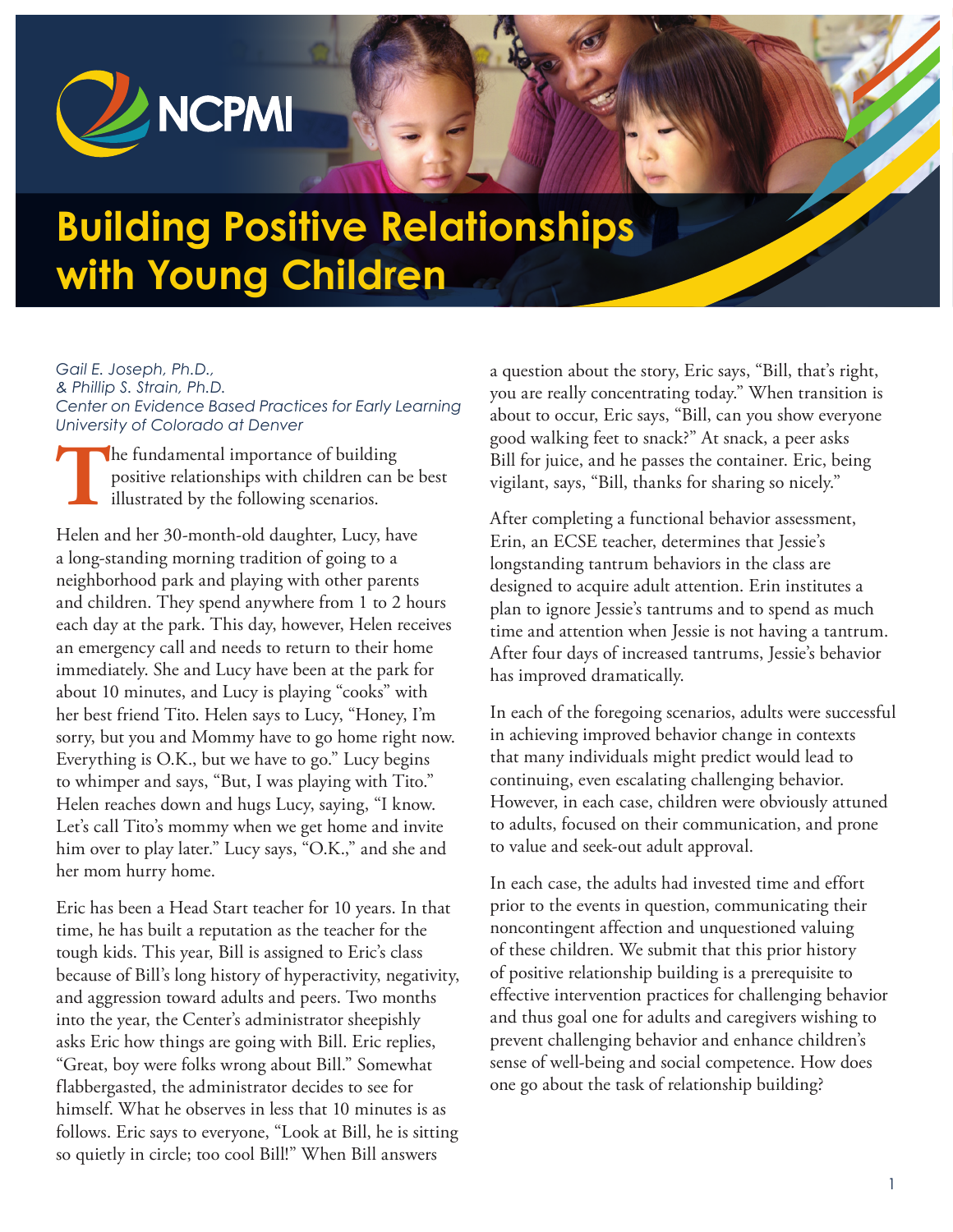## Building Positive Relationships

Building positive relationships with young children is an essential task and a foundational component of good teaching. All children grow and thrive in the context of close and dependable relationships that provide love and nurturance, security, and responsive interactions. A positive adult-child relationship built on trust, understanding, and caring will foster children's cooperation and motivation and increase their positive outcomes at school (Webster-Stratton, 1999). In a review of empirically derived risk and protective factors associated with academic and behavioral problems at the beginning of school, Huffman et al. (2000) identified that having a positive preschool experience and a warm and open relationship with their teacher or child care provider are important protective factors for young children. These protective factors operate to produce direct, ameliorative effects for children in at-risk situations (Luthar, 1993). Next, we describe some of the key ingredients for relationship building.

## First Things First

Utilizing a relationship-building model, proper sequencing of adult behavior is critical. Simply put, adults need to invest time and attention with children as a precedent to the optimum use of sound behavior change strategies. There are two reasons that this sequence is so important. First, it should be noted that the protective factors promoted during relationship building can and do function to reduce many challenging behaviors. As such, taking the time to do relationship building may save time that would be spent implementing more elaborate and time-consuming assessment and intervention strategies. Second, as adults build positive relationships with children, their potential influence on children's behavior grows exponentially. That is, children cue in on the presence of meaningful and caring adults, they attend differentially and selectively to what adults say and do, and they seek out ways to ensure even more positive attention from adults (Lally, Mangione, & Honig, 1988). It is this positive relationship foundation that allowed Helen with

minimal effort to leave the park early with Lucy, for Eric to experience Bill in a much more positive way than prior teachers, and for Erin to alter Jessie's tantrums in such short order.

#### Getting to Know You

In order for adults to build meaningful positive relationships with children, it is essential to gain a thorough understanding of children's preferences, interests, background, and culture. For very young children and children with special needs, this information is most often accessed by observing what children do and by speaking directly to parents and other caregivers. With this information, adults can ensure that their play with children is fun, that the content of their conversations is relevant, and that they communicate respect for children's origins. Whenever possible, this kind of information exchange should be as reciprocal as possible. That is, adults should be sharing their own interests, likes, backgrounds, and origins with children as well.

## It Takes a Lot of Love

For many children, developing positive relationships with adults is a difficult task. Prior negative history and interfering behavior often conspire to make the task of relationship development long and arduous. On occasion then, adults should consider that they will need to devote extensive effort to relationship building. The easiest, most straightforward way to achieve a high level of intervention intensity in the relationship-building domain is to think about embedding opportunities throughout the day (see list below for specific suggestions). While there is no magic number that we know of, we have seen teachers who can easily provide several dozen positive, affirming statements to children each day. For children who have mostly heard criticism, it takes, we feel, a lot of messages to the contrary.

#### Making Deposits

A metaphor for building positive relationships that we find particularly helpful is that of a piggy bank. Whenever teachers and caregivers engage in strategies to build positive relationships, it is as if they are "making a deposit" in a child's relationship piggy bank. Conversely, when adults make demands, nag, or criticize children, it is as if they are making a relationship withdrawal. For some children, because there has been no prior effort to make deposits in their relationship piggy bank, nagging, criticism, and demands may be more akin to writing bad checks! It may be helpful to reflect on the interactions you have with an individual child and think to yourself, "Am I making a deposit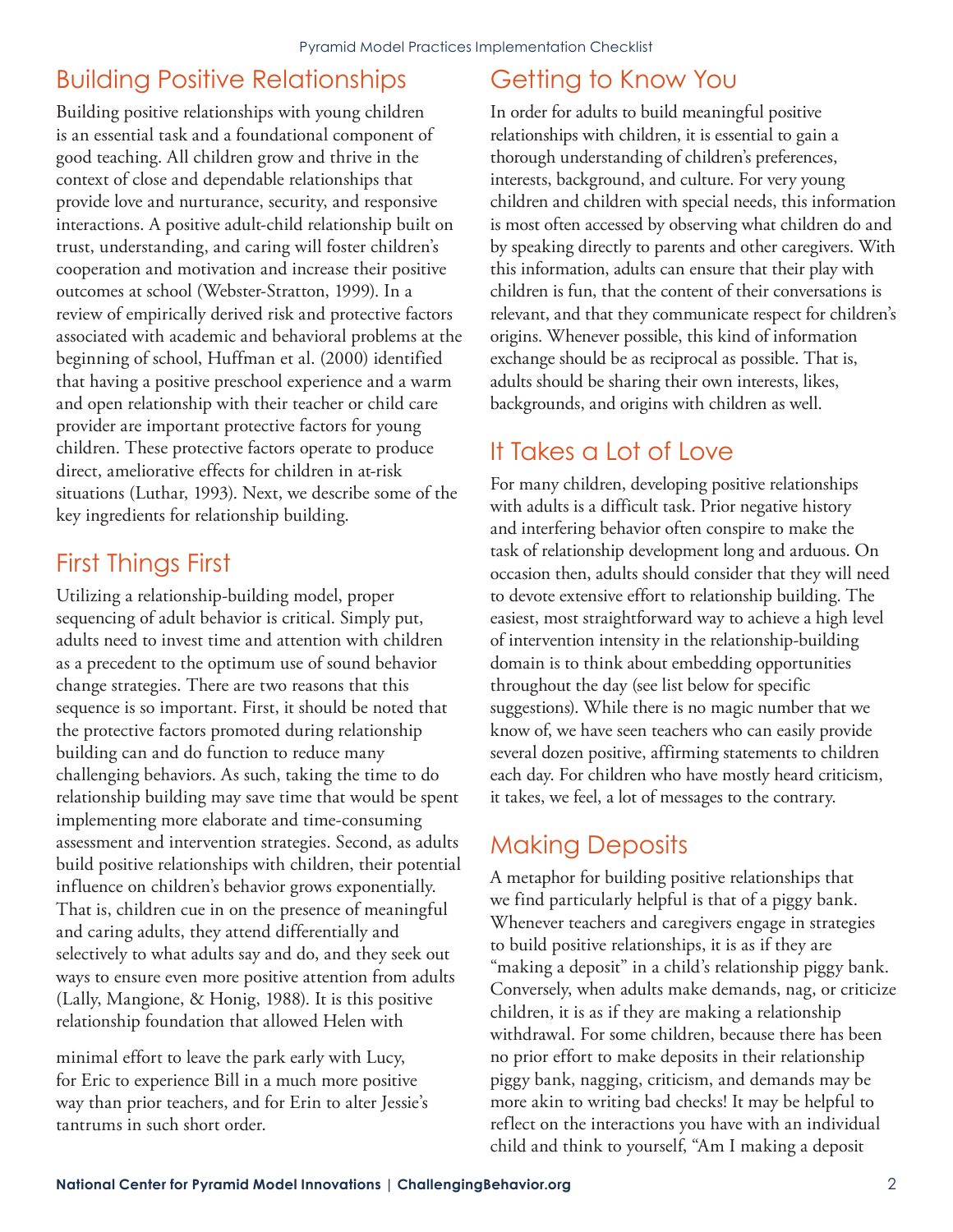or a withdrawal?" Or, "Have I made any deposits in Bill's piggy bank today?" Figures 1 and 2 represent example deposits (Figure 1) in the relationship bank or withdrawals (Figure 2) from the bank.



*Figure 1. Making relationship deposits*



Undoubtedly teachers and child care providers strive to build positive relationships with all of the children in their care. Typically, we have the best relationships with children who respond to us, seemingly like us, and go along with our plans. But as you know, it is more difficult to build positive relationships with some children than with others. We have all had experience with children who push our "hot buttons." Maybe they demand more attention than others, are disruptive, unmotivated, oppositional, aggressive, or do not give us the positive feedback we get from others. When our

hot buttons get pushed, we may feel frustrated and discouraged, or bad about ourselves as teachers, causing us to get angry, raise our voices, criticize, or actively avoid these children. Yet, the very children we find the most difficult to build relationships with are the ones who need positive relationships with adults the most! It is a natural reaction to feel emotional when a hot button is pushed. However, rather than feeling frustrated, angry, or guilty about it, it is more productive to think of the emotional response as a warning sign that you will have to work extra hard to proactively build a positive relationship with this child. If the adult is simply reacting to a hot button being pushed—he or she may consistently become frustrated and avoid the child. We recognize that building positive relationships is far from simple with some children. It takes a frequently renewed commitment and consistent effort. Because this is easier said than done, we have provided some practical strategies for building positive relationships with children throughout the preschool day.

#### Practical Strategies for Building Positive Relationships

- Distribute interest surveys that parents fill out about their child
- Greet every child at the door by name
- Follow a child's lead during play
- Have a conversation over snack
- Conduct home visits
- Listen to a child's ideas and stories and be an appreciative audience
- Send positive notes home
- Provide praise and encouragement
- Share information about yourself and find something in common with the child
- Ask children to bring in family photos and give them an opportunity to share it with you and their peers
- Post children's work
- Have a "Star" of the week who brings in special things from home and gets to share them during circle time
- Acknowledge a child's effort
- Give compliments liberally
- Call a child's parents to say what a great day she or